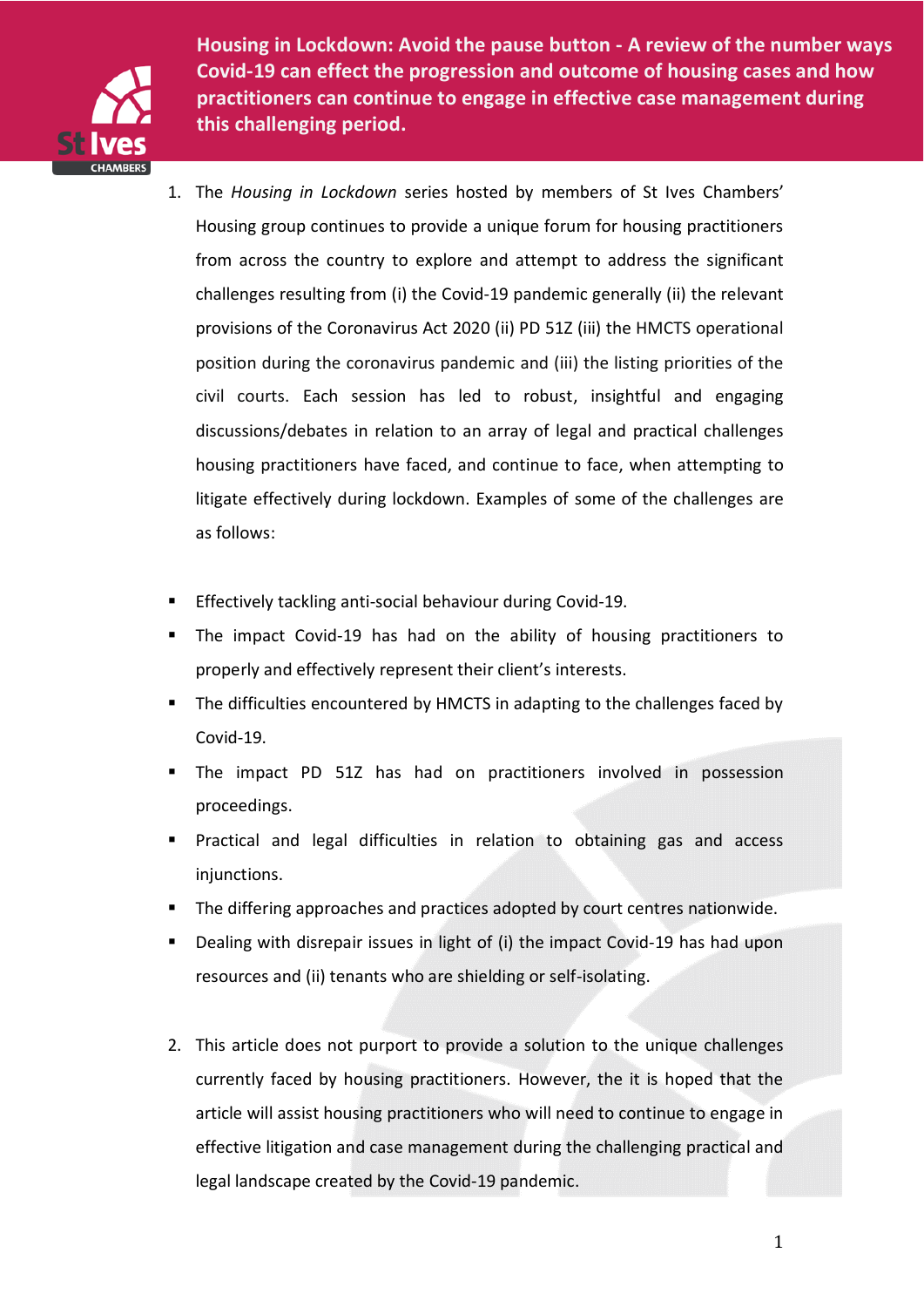# *Key articles.*

- 3. For helpful background reading, attention is drawn to the following key articles written by members of St Ives Chambers' Housing group:
- Case Law Update: Challenge to PD51Z ARKIN V MARSHALL Court of Appeal Decision by Lucinda Willmott-Lascelles. To view the full article, please click [here](https://www.stiveschambers.co.uk/case-law-update-challenge-to-pd51z-arkin-v-marshall-court-of-appeal-decision/)
- "Justice Delay is Justice Denied" The Covid-19 Effect by Michelle Caney. To view the full article, please click [here](https://www.stiveschambers.co.uk/justice-delayed-is-justice-denied-the-covid-19-effect/)
- COVID-19 trespasser possession and injunction proceedings Application of the new Civil Procedure Rule Practice Direction 51Z by Jane Talbot. To view the full article, please click [here](https://www.stiveschambers.co.uk/covid-19-trespasser-possession-and-injunction-proceedings-application-of-the-new-civil-procedure-rule-practice-direction-51z/)

*Taking stock – the impact of Covid-19.*

- 4. The legal and practical implications of Covid-19 may have fundamentally changed the complexion and the direction of a number of cases. Thus, practitioners will need to adopt a dispassionate and litigation savvy approach when reviewing such cases. Such an approach will ensure the matter is trial or application 'ready' when the stay is lifted. Some relevant considerations may include:
	- a. The need for further evidence, including up-to-date witness statements.
	- b. Practitioners may wish to enquire whether, in cases where there have been previous offers/discussions regarding settlement, there remains appetite for a resolution.
	- c. Realistic Part 36 Offers may need to be considered.
	- d. Cases may require further expert evidence on a single issue or a number of issues.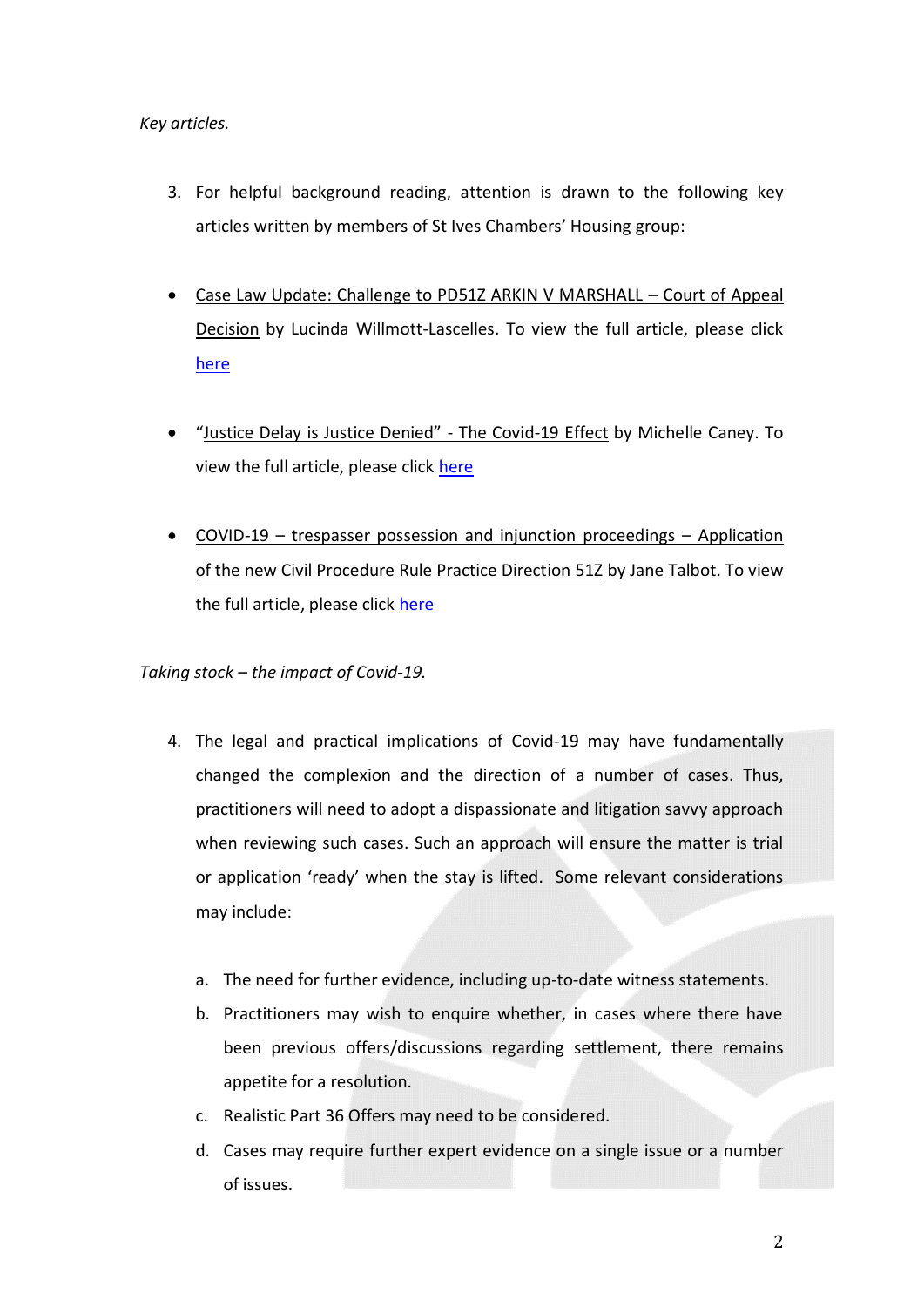e. Attempting to narrow factual and legal issues. In the context of a possession case, practitioners may have to consider whether the tenant has made sufficient admissions to enable the parties to agree a factual matrix/schedule of admissions. Further, there may be cases where concessions may need to be made in relation to reasonableness arguments. Practitioners who will be able to demonstrate that they have conducted a robust analysis of the legal and factual issues and that such analysis has led to a reduction in the the time estimate for a case, may find they are able to secure an earlier court date once the stay is lifted.

#### *Agreeing directions in possession cases.*

5. PD 51Z does not apply to applications for case management directions which are agreed by all the parties. It is of course possible that parties may, for genuine reasons, be unable to agree case management directions. However, practitioners are entitled to make robust enquiries in relation to the reasons advanced for objecting to directions and to challenge the same. Indeed, such an approach is entirely consistent with the Overriding Objectives of the CPR. Practitioners may wish to rely upon correspondence at any post-stay application hearing for the purposes of dealing with revised directions and/or any arguments in relation to costs.

## *Access to support services.*

6. The difficulties encountered when attempting to obtain support and access to services from Local Authorities, the Community Mental Health Team and targeted services for substance misuse in the context of possession and injunction proceedings have often been a source of much frustration for tenants and landlords alike. Indeed, engagement with key primary and support services may be instrumental in ensuring a tenant is able to abide by the terms of their tenancy agreement. Sadly, it has been widely reported that the current lockdown measures have had a chilling effect on the availability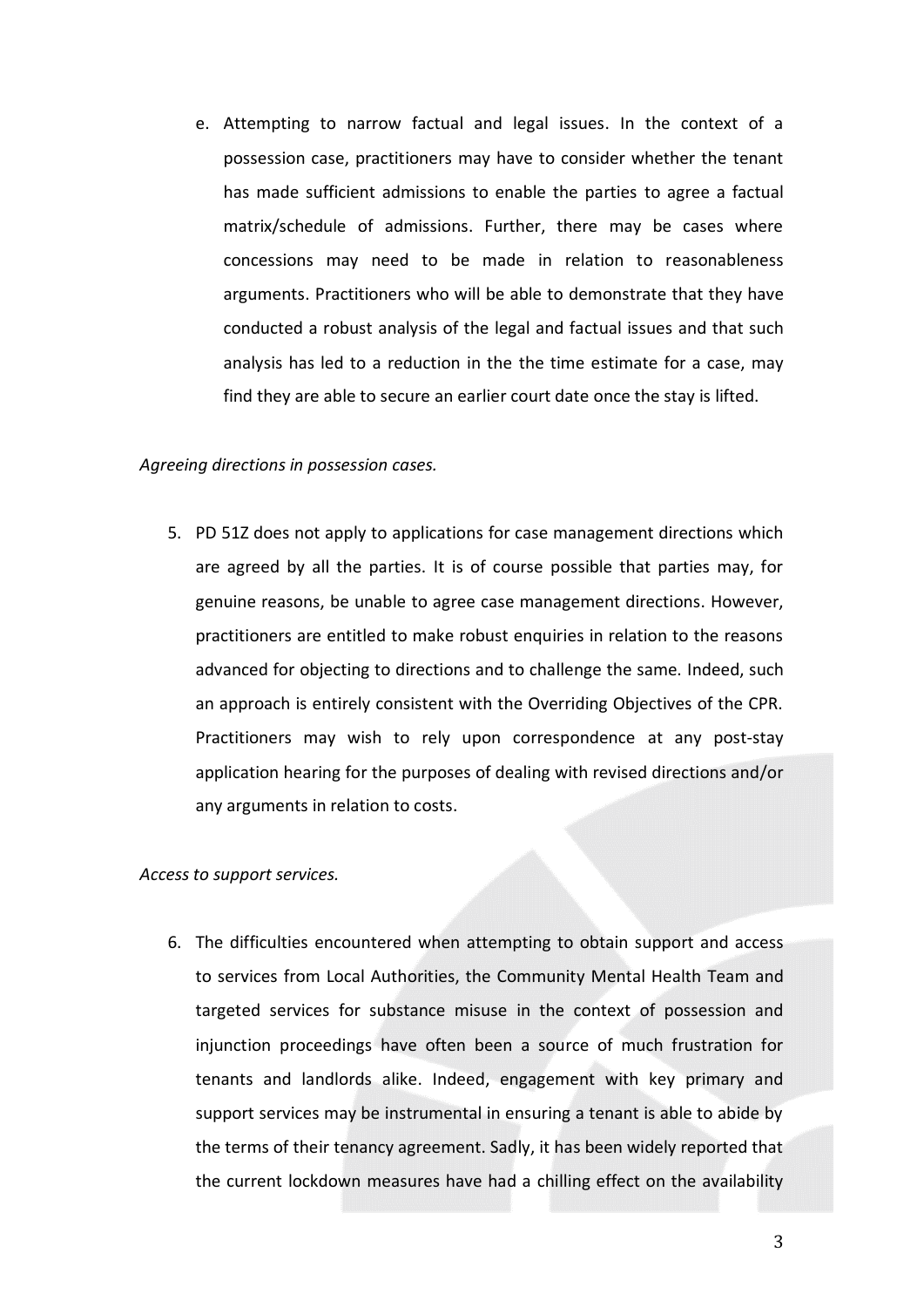of, and access to, key support services. Accordingly, where relevant, practitioners will have to consider the extent to which the Covid-19 pandemic has prevented a tenant from accessing key support services that would otherwise be available. To illustrate the point, it may be said by a tenant that he/she would need to support from key services in order to address the conduct which has led to possession proceedings, thereby resisting the landlord's claim for possession. In turn, it may be properly argued by the landlord that a tenant is unlikely to access and/or effectively engage in such services. An objective consideration of matters may lead to the irresistible conclusion that the Covi-19 pandemic has denied a tenant the opportunity to properly advance their defence to a possession action by demonstrating their engagement with support services. Accordingly, when considering case management directions, practitioners may wish to consider how the tenant may be given the opportunity to engage with the relevant support services.

### *Cases involving arrears of rent.*

7. It is entirely possible that the cogent factual and legal reasons for pursuing possession on the basis of rent arrears may need to be revisited in light of the Covid-19 pandemic. Practitioners may need to consider questions such as: (1) Has the Covid-19 pandemic prevented a tenant from addressing their arrears of rent? If so, in what way? (2) Is the tenant a 'serial non-payer' or has he/she fallen into arrears due to the Covid-19 pandemic? (3) To what extent is a landlord's policy in relation to dealing with arrears of rent consistent with the unique features of the current public health emergency? Practitioners will note that on 4<sup>th</sup> May 2020 Robert Jenrick MP (Secretary of State for Housing, Communities and Local Government) announced plans to introduce a pre-action protocol in relation to rent arrears which will take effect when the stay is lifted, observing that that the new pre-action protocol will provide "an added degree of protection for tenants". Set against this background and the Covid-19 pandemic generally, it is likely that judges will apply a greater level of scrutiny to possession cases involving arrears of rent.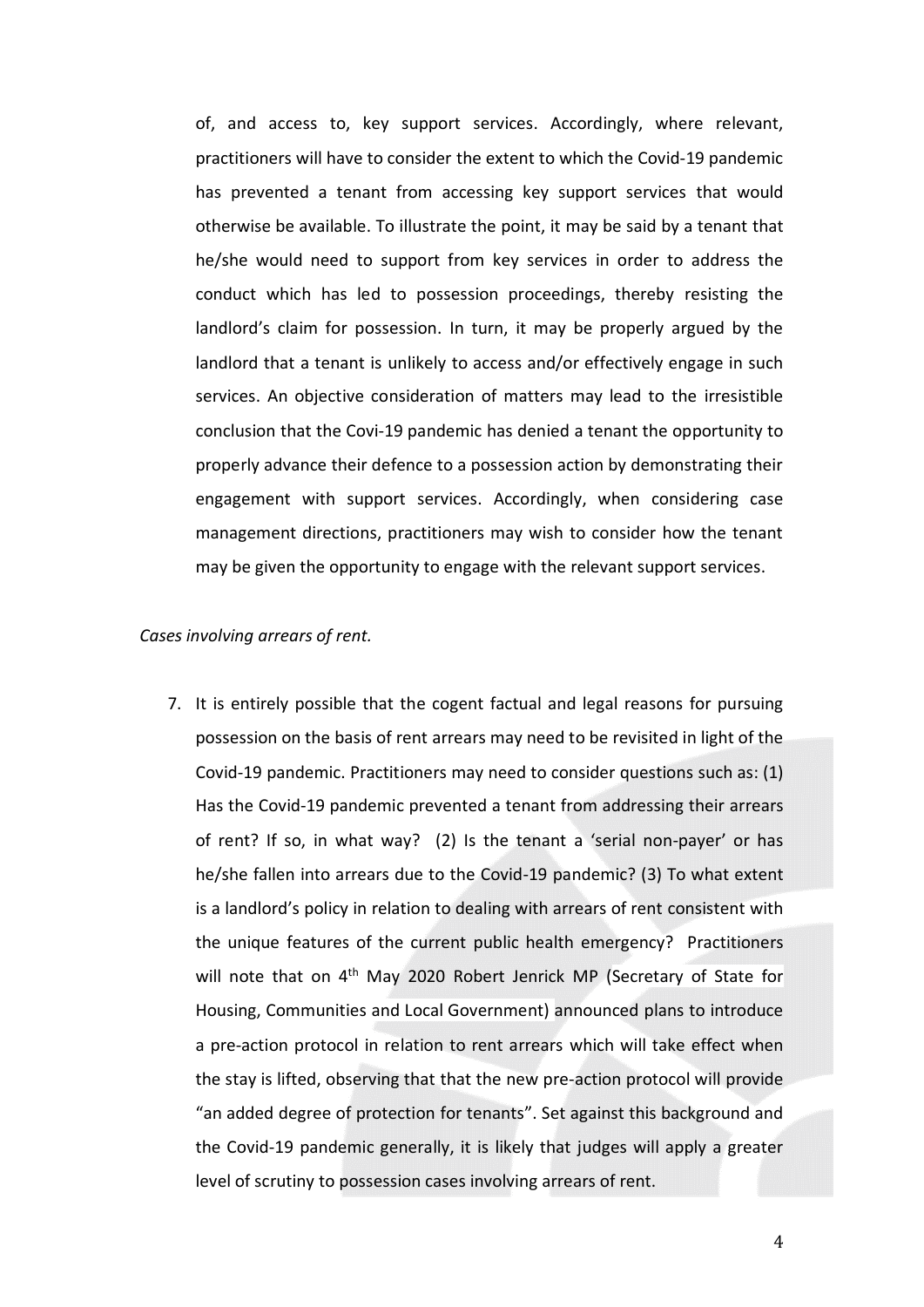#### *Possession cases - Breaches in the context of Covid-19.*

- 8. Practitioners will undoubtedly keep the factual matrix of any possession case under regular review during the Covid-19 pandemic. Indeed, for a number of reasons, a tenant's conduct during the current public health emergency may have a significant impact on the final outcome of proceedings issues against him/her. Practitioners may wish to consider the following:
- Has there been a significant reduction or cessation in the conduct that led to proceedings being issued? If so, is it possible to demonstrates whether this is a short-term/'situational change' or an indication of the tenant 'turning a corner?' To illustrate the point, a tenant may face eviction due to conduct involving late night parties, noise nuisance and permitting their visitors to engage in anti-social behaviour. Set against a background of this familiar state of affairs, a landlord may wish to consider the following:
- Whether the change in the tenant's conduct during lockdown adds weight to the argument that he/she is capable of complying with the terms of an SPO. In short, a tenant who has a history of failing to heed previous warnings may now be in a position to argue that 'when it mattered' he/she was able to demonstrate their ability to adhere to a robust set of requirements and to significantly transform their behaviour.
	- Whether the unique circumstances of the lockdown measures left the tenant with little option but to 'behave' in order to avoid unwanted attention from the police and, ultimately, their landlord. In addition, adopting the example of the tenant who enjoys late night parties, it may be the case that their visitors have simply decided not to attend the property in question until the lockdown measures have been removed or eased. In short, practitioners may need to consider whether the pattern of the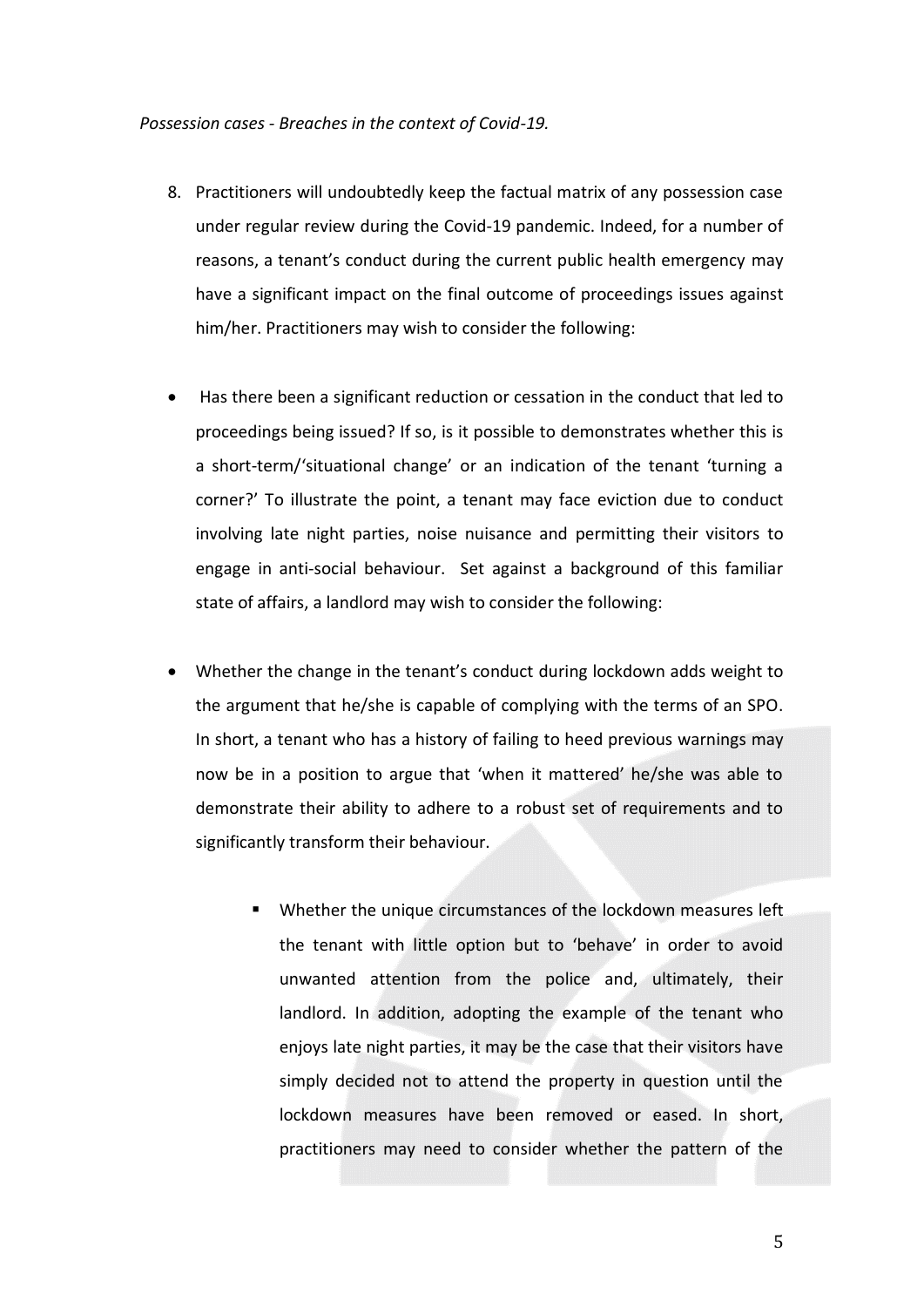tenant's past breaches is a better guide to the future than the absence of recent breaches.

- a. Has a tenant used the current public health emergency and the increased protection from eviction to continue their conduct with perceived impunity?
- b. It has been widely reported that Covid-19 has, for a number of reasons, had a greater impact on vulnerable members of society. Accordingly, a vulnerable tenant or a tenant with a disability may find the lockdown measures particularly challenging, leading to a continuation or even an escalation of the conduct which initially brought him/her to the attention of their landlord.
- 9. The above factors will be crucial in relation to arguments concerning whether it is reasonable to make an order for possession and if so, on what terms.

## *Gathering evidence and access to representation.*

- 10. In light of the Covid-19 pandemic, many landlords will simply not have the 'boots on the ground' to investigate and monitor alleged tenancy breaches. Thus, in the context of allegations of anti-social behaviour, landlords may have to adopt a creative approach to their evidence gathering by (a) using noise monitoring equipment to capture instances of noise nuisance (b) encouraging tenants to use their smart phones to record instances of tenancy breaches and (c) using online meeting apps/video calling to conduct meetings and to take statements from key witnesses.
- 11. Tenant Solicitors are also facing significant challenges on a number of fronts. Indeed, the Housing Law Practitioner's Association, who intervened in *Arkin and Marshal*, cite an "*overwhelming response from their members to their call for information which outlined real challenges faced by tenant solicitors*".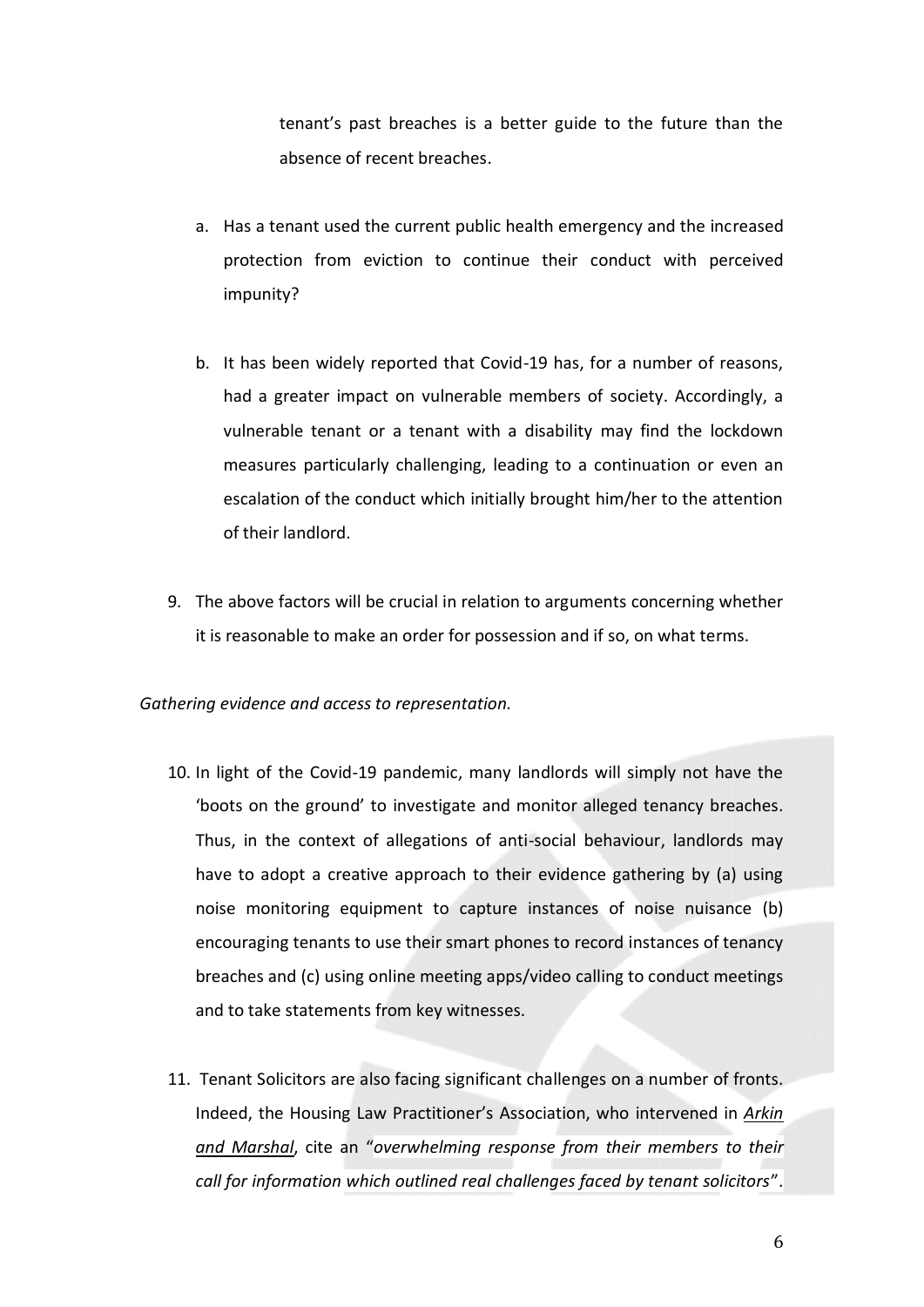It is clear that the landlords must be alert to the challenges faced by tenants as a result of the Covid-19 pandemic. Indeed, it is likely that requests by tenants for (i) adjournments to obtain legal advice and (ii) longer periods to comply with case management directions will be viewed favourably by the courts.

### *Proportionality and PSED assessments.*

- 12. It is very likely that practitioners will have to consider whether previous proportionality and PSED assessments are now "stale" in light of Covid-19. To illustrate the point, landlords may have conducted PSED/proportionality assessments at each key stage before and after possession proceedings are issued. Indeed, a case may be 'trial ready' but unable to proceed due to the PD 51Z. It is clear that landlords will need to conduct an up-to-date PSED and proportionality assessments and, if necessary, such assessments may need to be considered through the spectrum of the Covid-19 pandemic.
- 13. Landlords who may be concerned that they have (ii) failed to undertake proportionality and/or PSED assessments or (ii) prepared assessments that are deficient may now have an opportunity to address these concerns.

## *Injunctions.*

14. For entirely understandable reasons, "pre-Covid-19" a landlord may have concluded that possession proceedings are the only effective way of addressing a tenant's conduct. However, in light of the current legal landscape, landlords may have to look again at whether injunctive relief is now a more proportionate and effective way of addressing tenancy breaches. Indeed, in the context of anti-social behaviour, an injunction may be the only effective option open to a landlord who needs to restrain a tenant's conduct (there is nothing to prevent the court from dealing with (a) applications for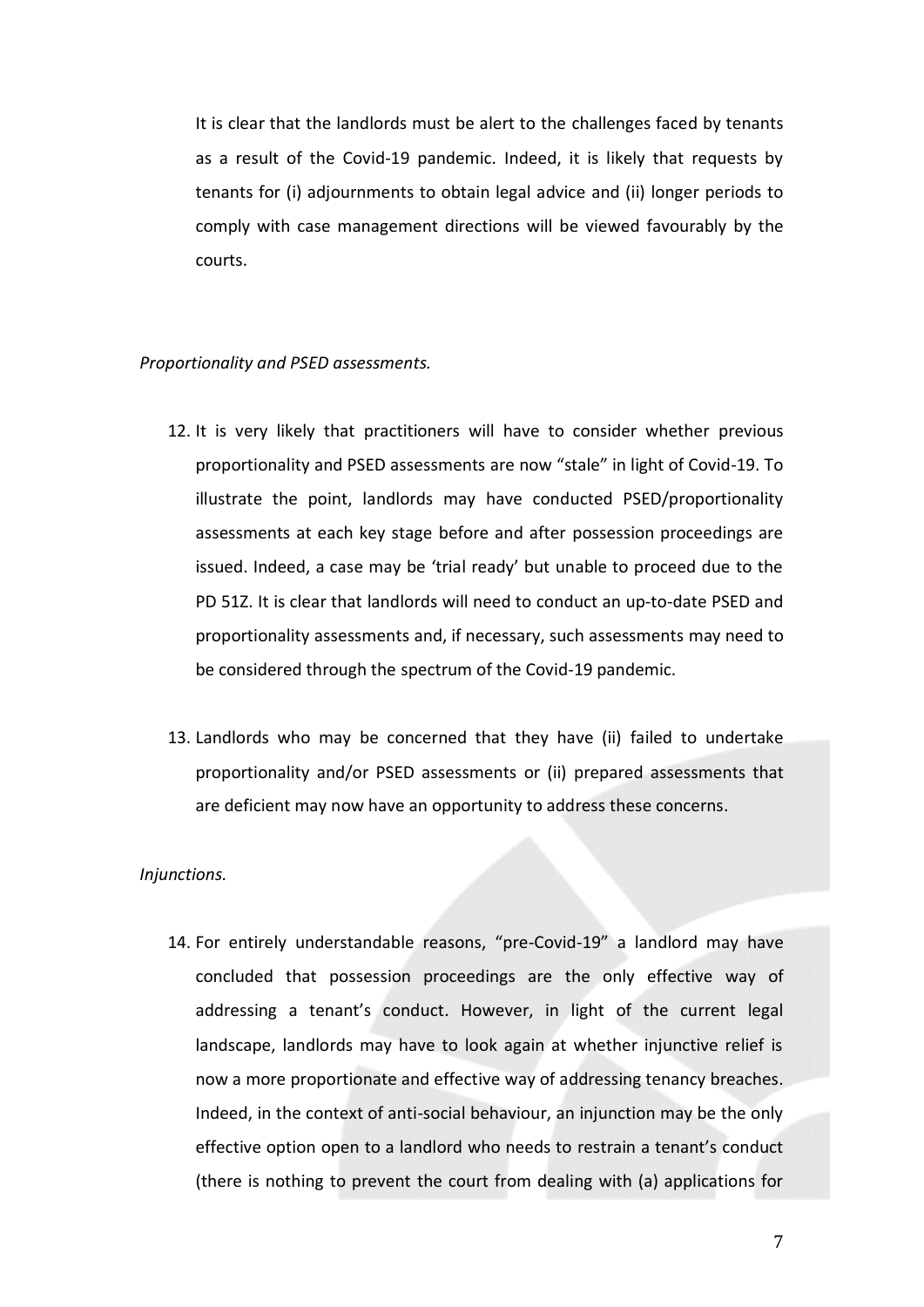gas and access injunctions and (b) injunction proceedings against a tenant, even if possession proceedings have been issued as long as the injunction proceedings are not 'ancillary' to the claim for possession), particularly in light of the fact that (a) the lockdown measures prevent neighbours from taking steps to escape or seek respite from the anti-social behaviour of another tenant (b) the conduct may include breaches of the lockdown rules and (c) a tenant who continues to engage in anti-social behaviour may be relying upon the current public health emergency, the stay set out in PD 51Z and the stretched resources of police and landlord in order to 'protect' themselves from any action that would otherwise be taken against them. It is highly like that the matters outlined in (a)  $-$  (c) will be relevant to the exercise of the court's discretion as set out in s.1 (3) of the Anti-social Behaviour, Crime and Policing Act 2014 (the "just and convenient" test).

## *A brief look at disrepair*

- 15. St Ives Chambers will be hosting a bespoke Zoom session entitled, Housing: a spotlight on Disrepair. To book your place at the event, please click here.
- 16. The current government guidance outlines the following key factors:
	- a. Landlords' repair obligations have not changed.
	- b. In these unprecedented times, tenants and landlords should take a pragmatic, common-sense approach to non-urgent issues which are affected by COVID-19 related restrictions.
	- c. Where reasonable, safe for tenants and in line with other Government guidance, the Government recommends that tenants allow local authorities, landlords or contractors access to their property in order to inspect or remedy urgent health and safety issues.
- 17. The HSE has provided some extremely guidance  $(13<sup>th</sup>$  May 2020) to landlords who are dealing with the challenges obtaining access injunction. The